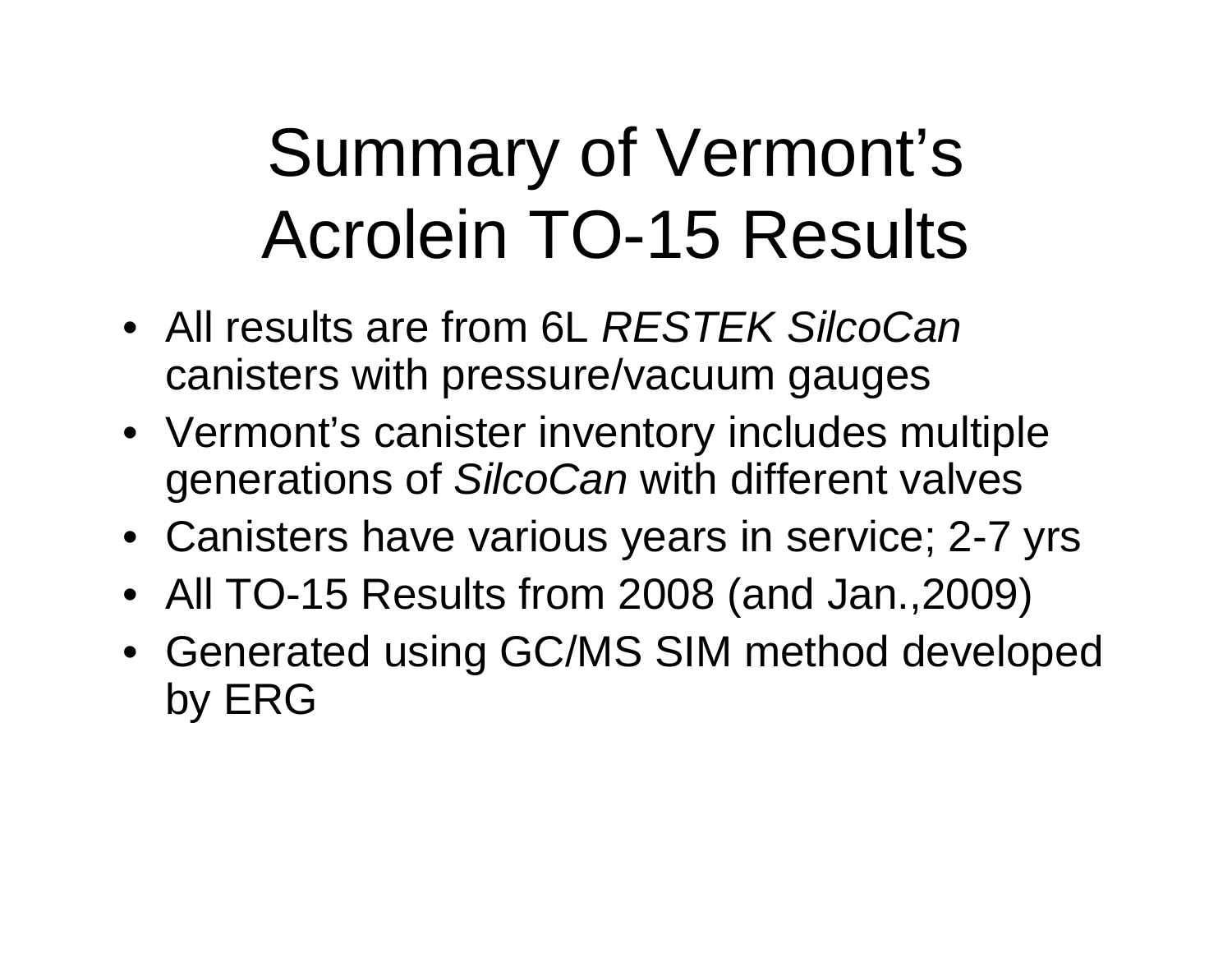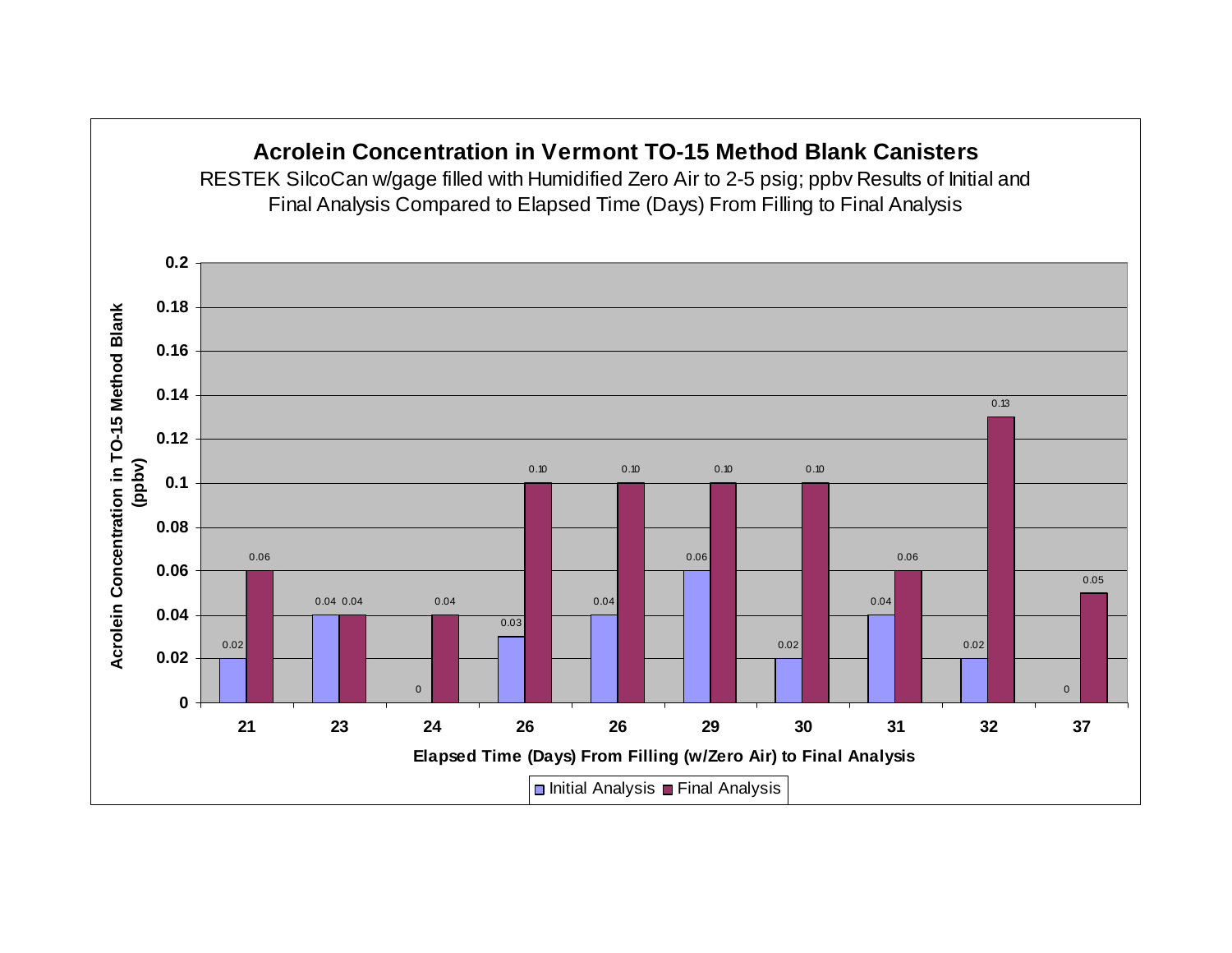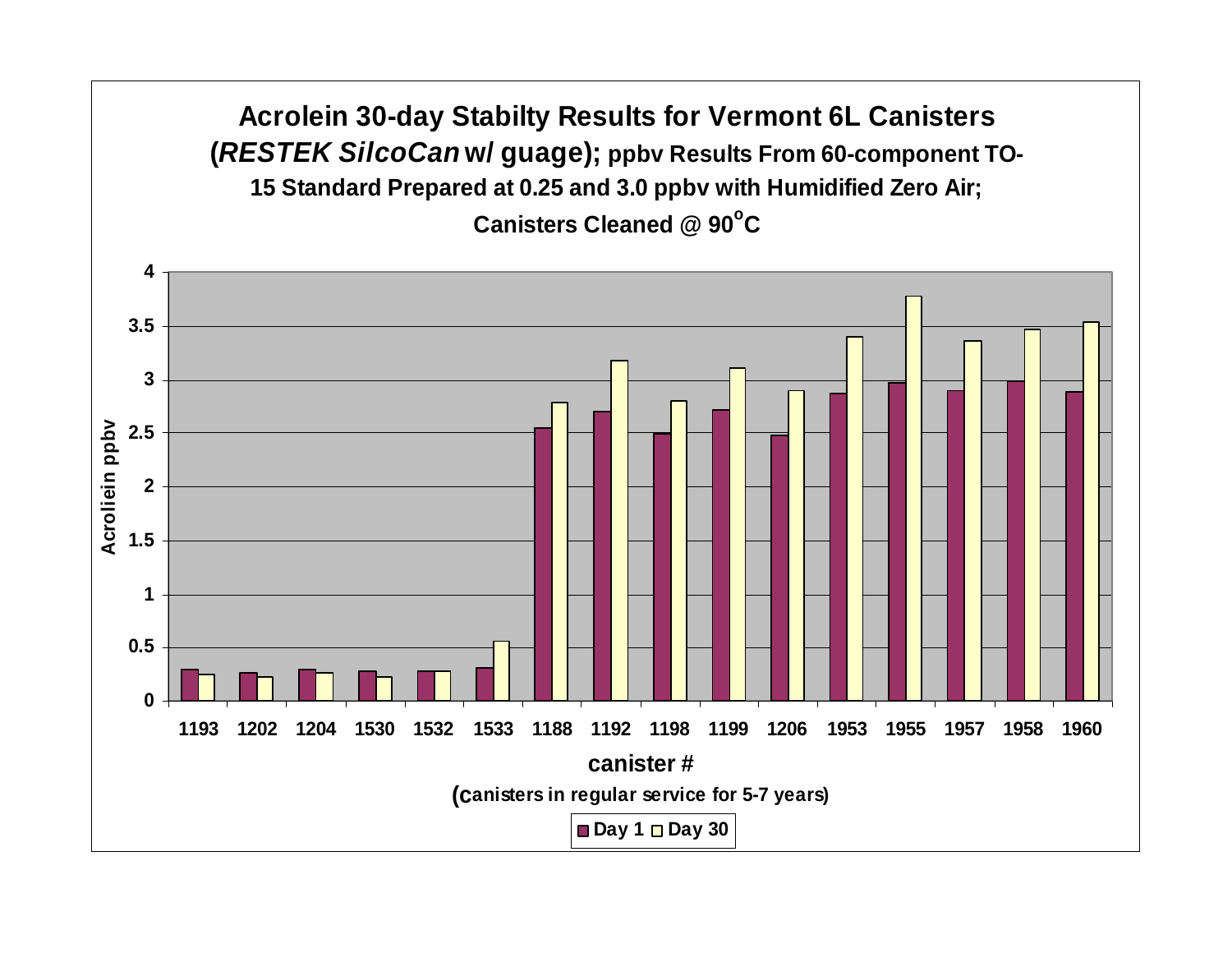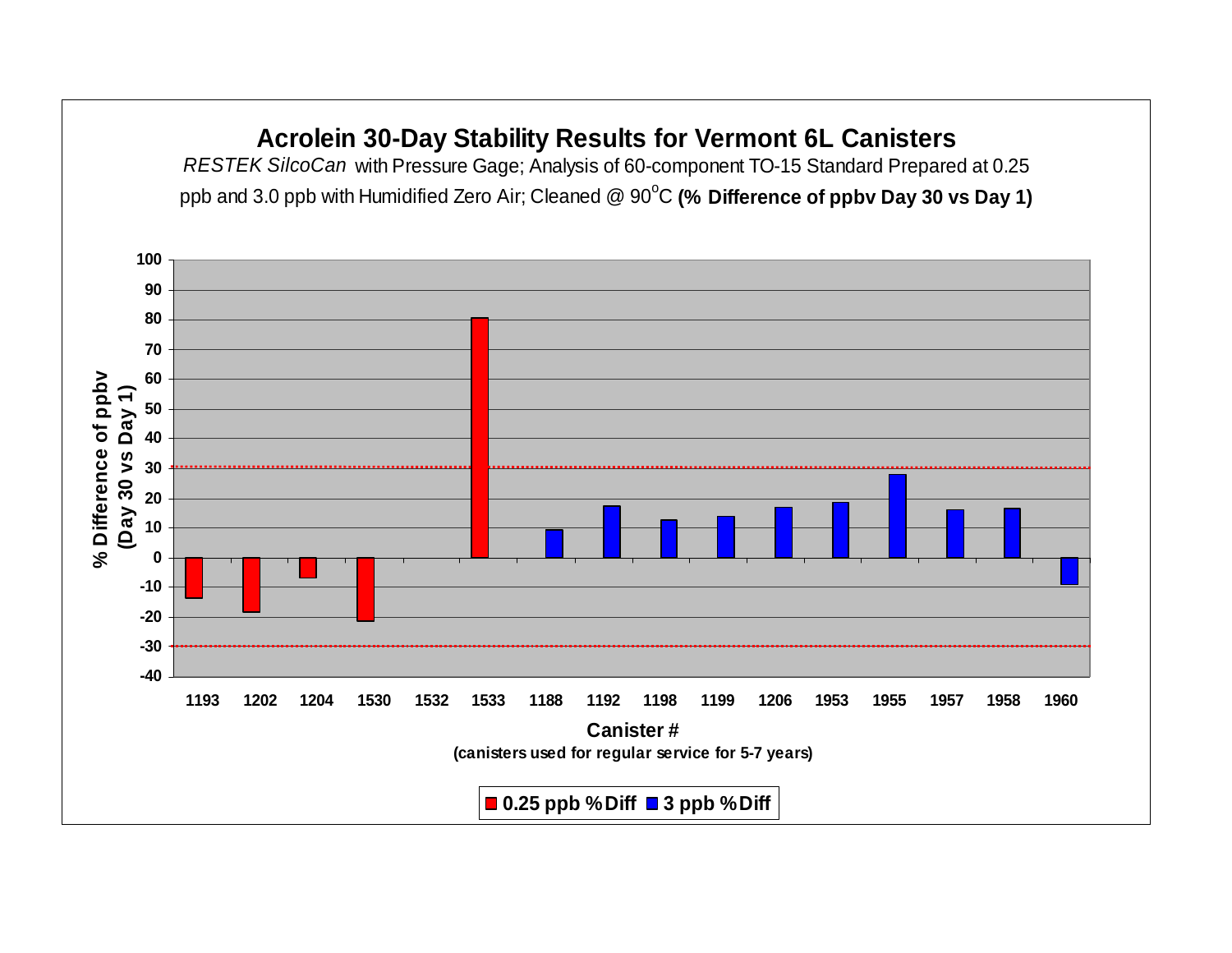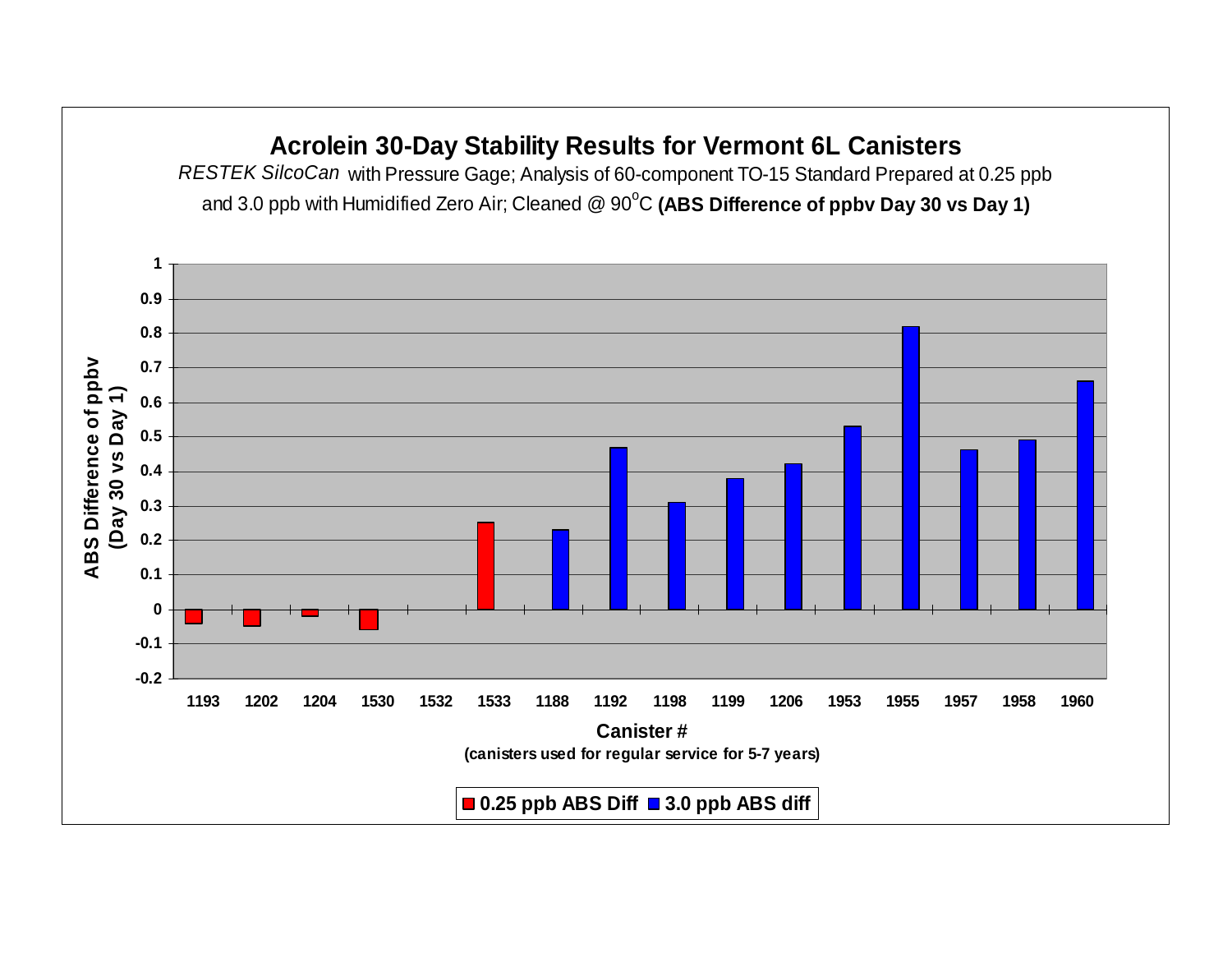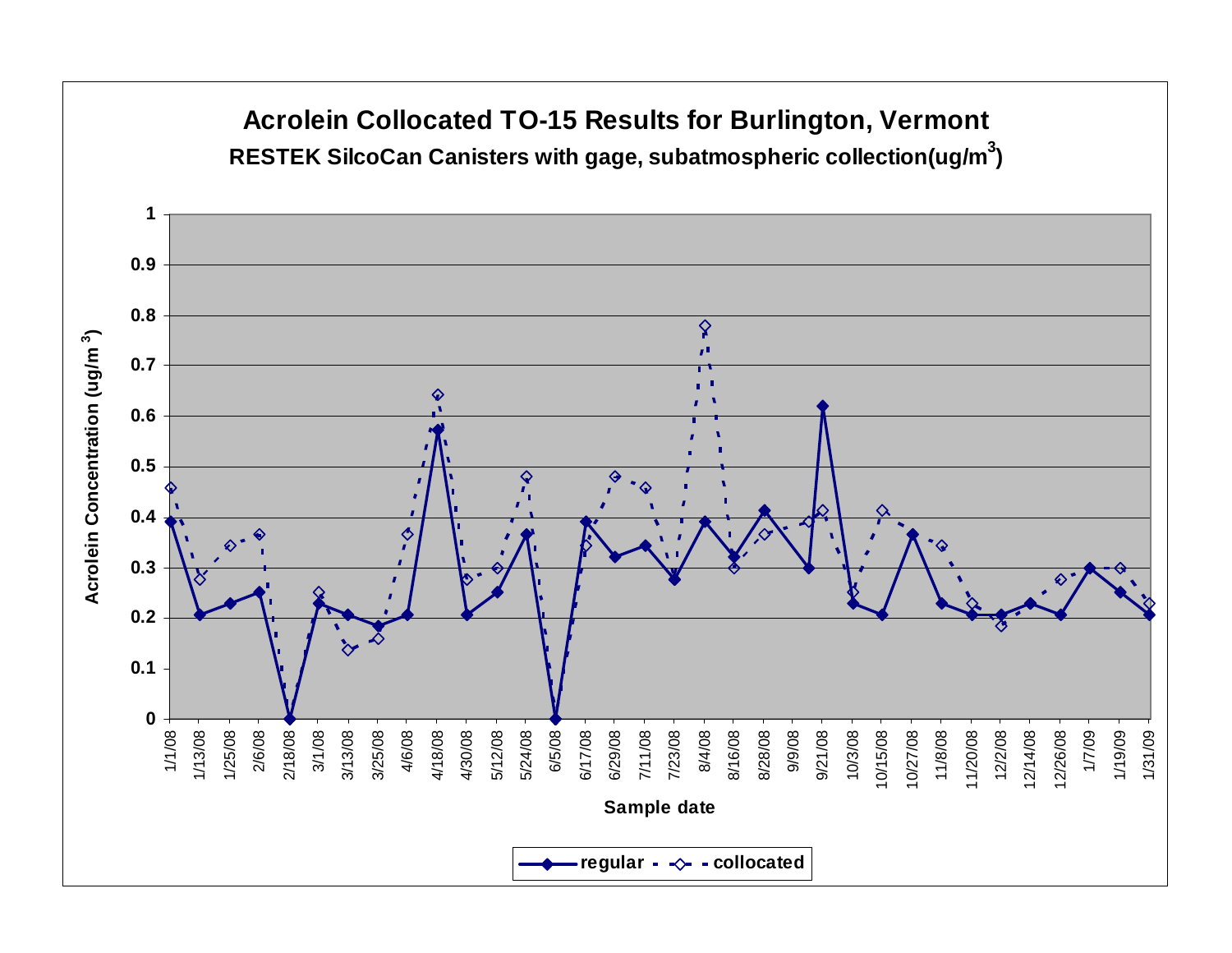

Average Acrolein method precision = 22% (RPD)